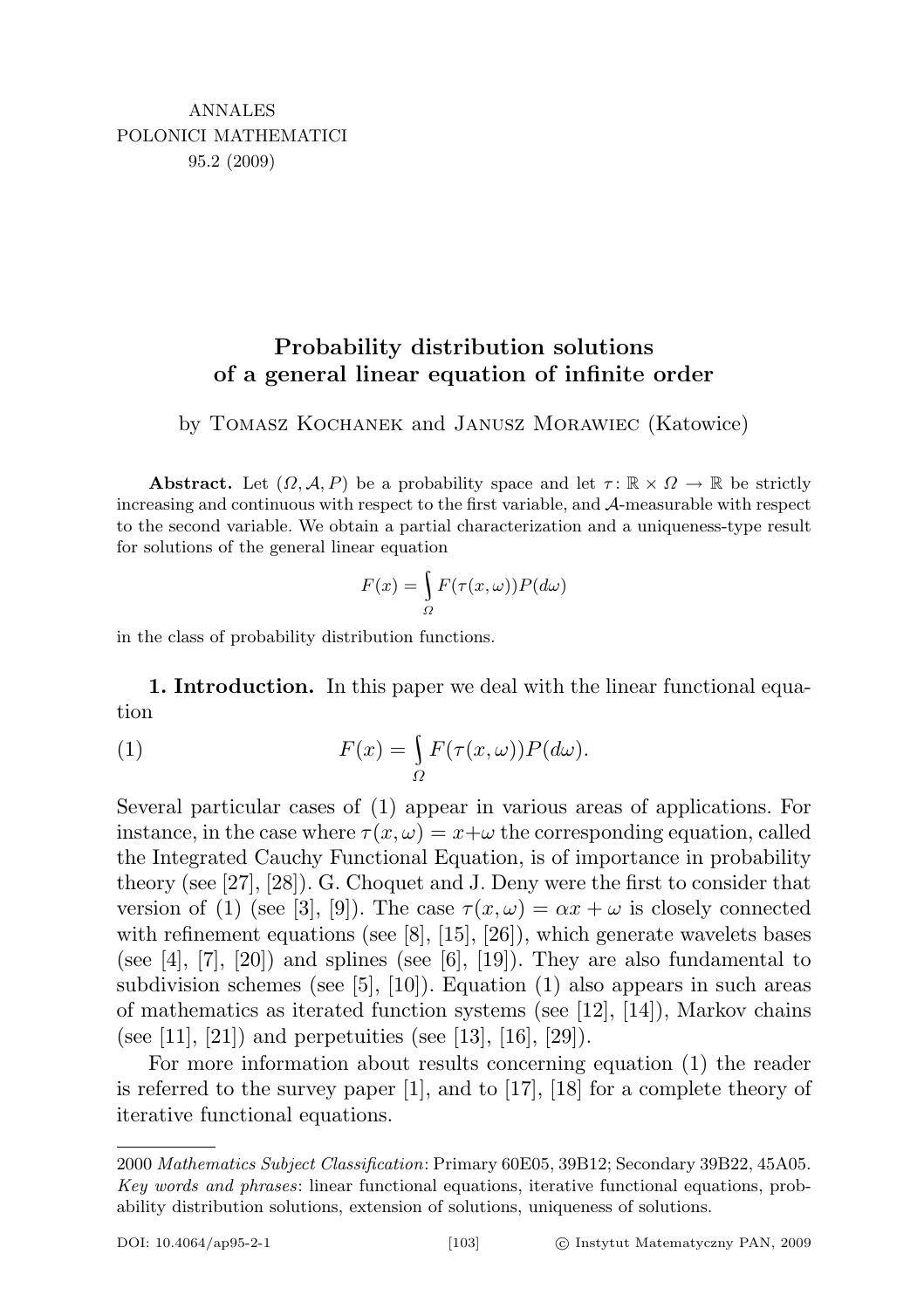In the present paper we deal with the following problem: what can be said about uniqueness and properties of probability distribution (p.d.) solutions of (1) assuming only reasonable conditions on the given mapping  $\tau$ ? We establish a uniqueness-type result which allows us to determine all p.d. solutions, provided we know all continuous p.d. solutions satisfying some special boundary conditions.

**2. Preliminaries.** Throughout the paper,  $(\Omega, \mathcal{A}, P)$  is a probability space and  $\tau: \mathbb{R} \times \Omega \to \mathbb{R}$  is a mapping such that for every  $x \in \mathbb{R}$  the function  $\tau(x, \cdot)$  is A-measurable, and for every  $\omega \in \Omega$  the function  $\tau(\cdot, \omega)$  is strictly increasing and continuous.

We are interested in the following two classes of solutions of (1):

$$
\mathcal{I} := \{ F : \mathbb{R} \to [0,1] \mid F \text{ is a weakly increasing solution of (1) such that}
$$

$$
F(-\infty) := \lim_{x \to -\infty} F(x) = 0 \text{ and } F(+\infty) := \lim_{x \to +\infty} F(x) = 1 \},
$$

$$
\mathcal{C} := \{ F \in \mathcal{T} : F \text{ is continuous} \}
$$

 $C := \{F \in \mathcal{I} : F \text{ is continuous}\}.$ 

It will be convenient to consider equation (1) in a more general situation. If  $I \subset \mathbb{R}$  is an interval and  $\sigma: I \times \Omega \to I$  is a mapping which is weakly increasing and continuous with respect to the first variable, and A-measurable with respect to the second variable, then we rewrite (1) as

(2) 
$$
F(x) = \int_{\Omega} F(\sigma(x,\omega)) P(d\omega).
$$

We denote by  $\mathcal{C}_{\sigma}(I)$  the class of all continuous and weakly increasing solutions  $F: I \to \mathbb{R}$  of (2), and put

$$
\mathcal{C}^0_\sigma(I) = \{ F \in \mathcal{C}_\sigma(I) : \lim_{x \to \inf I} F(x) = 0 \text{ and } \lim_{x \to \sup I} F(x) = 1 \}.
$$

We say that a subset S of I is  $\sigma$ -invariant if  $S \neq \emptyset$  and for every  $x \in S$  we have  $\sigma(x,\omega) \in S$  for almost all  $\omega \in \Omega$ .

Given a  $\sigma$ -invariant subinterval J of I define a mapping  $\sigma_J : J \times \Omega \to J$ by putting  $\sigma_J(x,\omega) = \sigma(x,\omega)$  if  $\sigma(x,\omega) \in J$ , and  $\sigma_J(x,\omega) = 0$  otherwise. It is evident that for every function  $F: I \to [0,1]$  we have  $F|_J \in C^0_{\sigma_J}(J)$  if and only if  $F \in C^0_\sigma(I)$ ,  $\lim_{x \to \inf J} F(x) = 0$  and  $\lim_{x \to \sup J} F(x) = 1$ . Therefore, for every  $\sigma$ -invariant subinterval  $J$  of  $I$  we will use the symbol  $\mathcal{C}^0_{\sigma}(J)$  instead of  $\mathcal{C}_{\sigma_J}^0(J)$ .

Define

$$
\mathbf{E}_{\sigma} = \{ x \in I : \sigma(x, \omega) = x \text{ for almost all } \omega \in \Omega \}.
$$

Clearly,  $\mathbf{E}_{\sigma}$  is closed. Let  $\mathcal{U}_{\sigma}$  be the family of all open components of  $I \setminus \mathbf{E}_{\sigma}$ . Note that each such component is a  $\sigma$ -invariant interval disjoint from  $\mathbf{E}_{\sigma}$ .

We now quote the main result from [24] which is the first step in determining the class  $\mathcal I$  (cf. also [23] where a result of similar type was established in a very particular case of  $(1)$ ).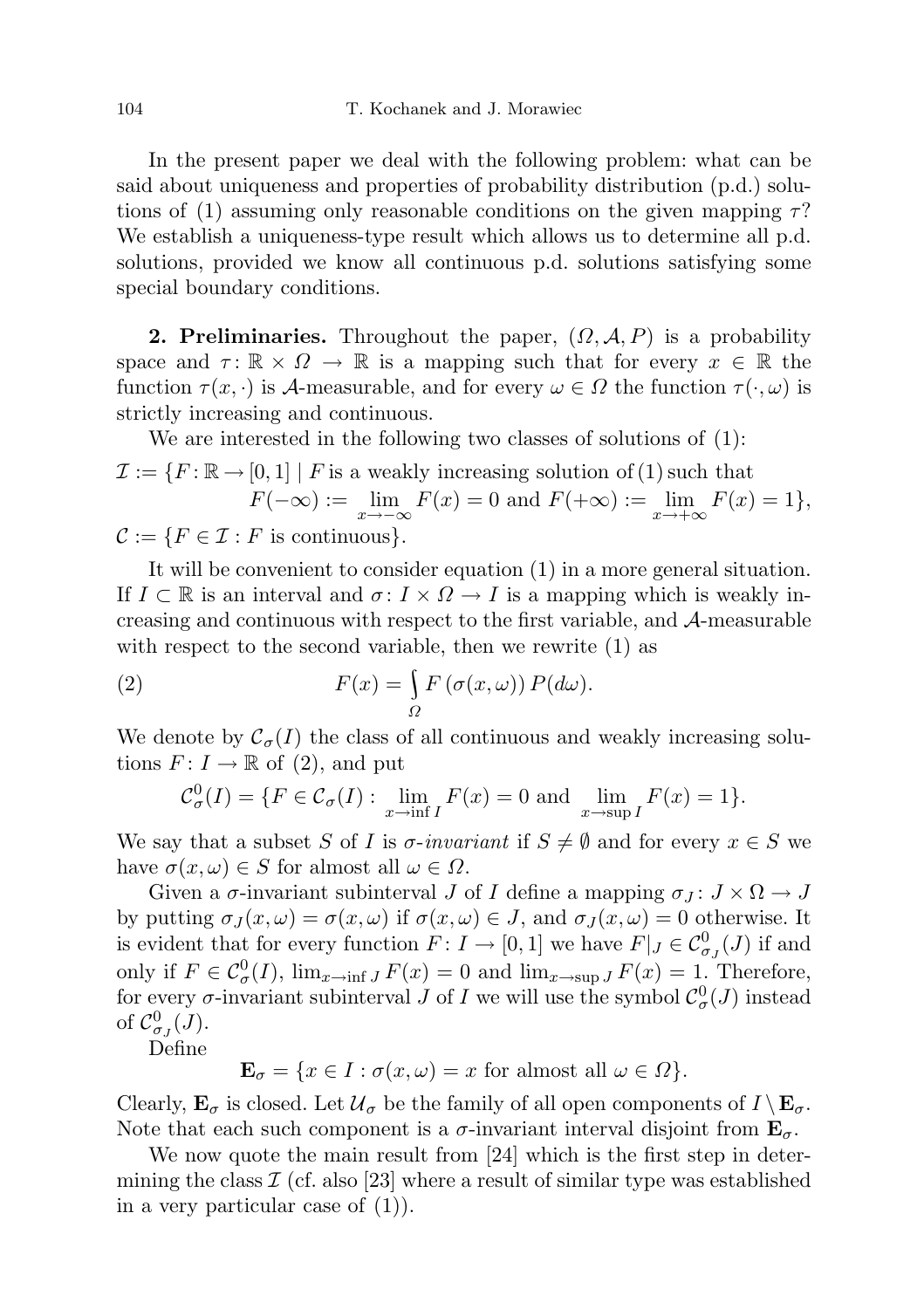Theorem 1 (see [24, Theorem 2]).

- (i) If  $\mathbf{E}_{\tau} = \emptyset$ , then  $\mathcal{C} = \mathcal{I}$ .
- (ii) If  $\mathbf{E}_{\tau} \neq \emptyset$ , then  $\mathcal{C} \subsetneq \mathcal{I}$ . Moreover, a function  $F : \mathbb{R} \to [0, 1]$  belongs to *I* if and only if it is weakly increasing,  $F(-\infty) = 0$ ,  $F(+\infty) = 1$ and on every component  $J \in \mathcal{U}_{\tau}$ , either F is constant or the function given by

(3) 
$$
F_J(x) = \frac{F(x) - F(\inf J)}{F(\sup J) - F(\inf J)}
$$

belongs to  $\mathcal{C}^0_\tau(J)$ .

We see that p.d. solutions of (1) may be defined arbitrarily on  $\mathbf{E}_{\tau}$  (they just have to meet the requirements in Theorem 1(ii)), whereas their behaviour on every component  $J \in \mathcal{U}_{\tau}$  is determined by functions from  $\mathcal{C}^0_{\tau}(J)$ . It turns out that all functions belonging to that class may be described by functions from  $\mathcal{C}^0_\sigma(\mathbb{R})$  with a suitable  $\sigma \colon \mathbb{R} \times \Omega \to \mathbb{R}$  satisfying  $\mathbf{E}_\sigma = \emptyset$ . To see this, fix  $J \in \mathcal{U}_{\tau}$ , any increasing homeomorphism  $\phi_J : \mathbb{R} \to J$  and define

(4) 
$$
\sigma(\cdot,\omega) = \phi_J^{-1} \circ \tau(\cdot,\omega) \circ \phi_J.
$$

Plainly,  $\sigma$  is strictly increasing and continuous with respect to the first variable, and A-measurable with respect to the second. A simple calculation shows that  $F_J \in C^0_\tau(J)$  if and only if  $F_J \circ \phi_J \in C^0_\sigma(\mathbb{R})$ . Moreover,  $\tau$ -invariant subsets  $S \subset J$  are in one-to-one correspondence with  $\sigma$ -invariant sets  $\phi_I^{-1}$  $J_J^{-1}(S)$ . In particular, since  $J \cap \mathbf{E}_{\tau} = \emptyset$ , we have  $\mathbf{E}_{\sigma} = \emptyset$ .

The above argument, jointly with Theorem 1, justifies the assumption  $\mathbf{E}_{\tau} = \emptyset$ , which we will adopt from now on.

In Section 3 we prove the main result of this paper. In Section 4 we show how it can be used to describe solutions from the class  $\mathcal I$  in terms of solutions from a very special subclass (see Corollary 2). We finish the paper with an example, included in Section 5, which demonstrates an application of our results.

## 3. Uniqueness-type theorem. Let

 $S_{\sigma} = \{ S \subset I : S \text{ is a minimal compact } \sigma\text{-invariant interval} \}.$ 

The main result of this paper reads as follows.

THEOREM 2. Assume  $\mathbf{E}_{\tau} = \emptyset$ . Every  $F \in \mathcal{I}$  is constant on each interval from  $S_{\tau}$ . Moreover, for every  $f : S_{\tau} \to [0,1]$  there is at most one  $F \in \mathcal{I}$ such that  $F|_I = f(I)$  for all  $I \in S_{\tau}$ .

Let us stress that  $S_{\tau} = \emptyset$  may happen. In such a case (1) has at most one solution in the class of all p.d. functions. Of course, the "monotonicity" of the function  $f$  is essential to produce a p.d. solution  $F$ .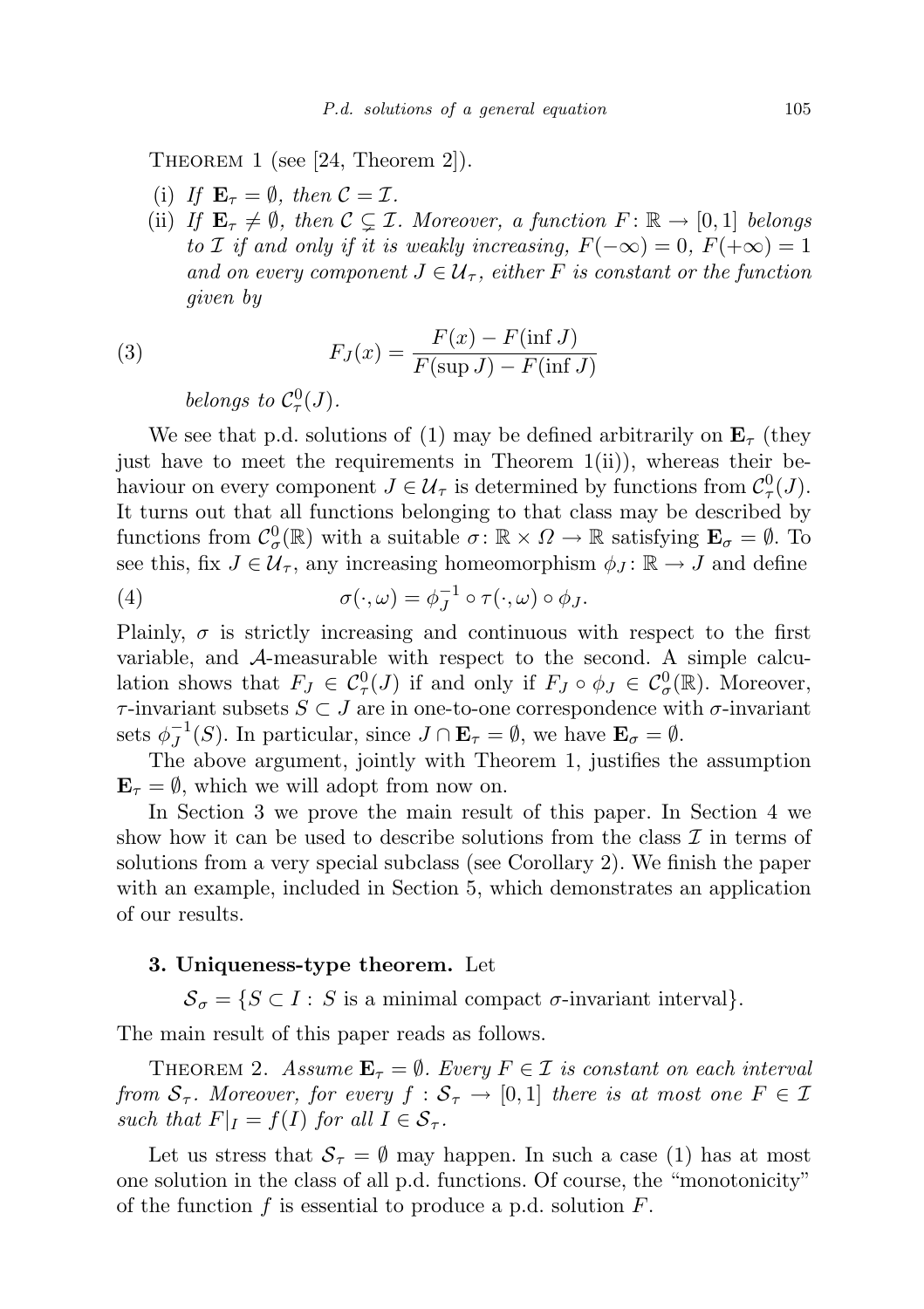Proof. For transparency we divide the proof into several parts.

Claim 1. It is enough to prove the assertion of Theorem 2 under the assumption that  $F$  is a continuous p.d. function.

This follows immediately from assertion (i) of Theorem 1.

In Claims 2–5 we constantly assume the following:  $-\infty \le \alpha < \beta \le +\infty$ ,  $I = \text{cl}(\alpha, \beta)$  (here and below, cl stands for closure in  $\mathbb{R}$ ), and  $\sigma: I \times \Omega \to I$ is a mapping which is weakly increasing and continuous with respect to the first variable, A-measurable with respect to the second variable, and such that  $\mathbf{E}_{\sigma} = \emptyset$ . We recall that  $F(\pm \infty)$  always stands for  $\lim_{x \to \pm \infty} F(x)$ .

CLAIM 2. If there are distinct  $F, G \in C_{\sigma}(I)$  such that  $F(\alpha) = G(\alpha)$  and  $F(\beta) = G(\beta)$ , then  $S_{\sigma}$  is non-void.

Put

$$
M = \sup\{|F(x) - G(x)| : x \in I\} > 0,
$$
  
\n
$$
S = \{x \in I : |F(x) - G(x)| = M\},
$$
  
\n
$$
S_n = \{x \in I : |F(x) - G(x)| \le M - 1/n\} \quad \text{for } n \in \mathbb{N}.
$$

Evidently, S is a non-void and compact subset of I, and  $I \setminus S = \bigcup_{n \in \mathbb{N}} S_n$ . Let

$$
N = \{x \in I : P(\sigma(x, \omega) \in S) = 1\}.
$$

Assume that there exists  $x_0 \in I \setminus N$ . This means that  $P(\sigma(x_0, \omega) \notin S) > 0$ , and thus

$$
\alpha_0 := P(\sigma(x_0, \omega) \in S_{n_0}) > 0
$$

for sufficiently large  $n_0 \in \mathbb{N}$ . Set

$$
\Omega_0 = \{ \omega \in \Omega : \sigma(x_0, \omega) \in S_{n_0} \}.
$$

Then equation (2) implies

$$
|F(x_0) - G(x_0)| \le \int_{\Omega} |F(\sigma(x_0, \omega)) - G(\sigma(x_0, \omega))| P(d\omega)
$$
  
= 
$$
\int_{\Omega_0} + \int_{\Omega \setminus \Omega_0} \le \alpha_0 \left(M - \frac{1}{n_0}\right) + (1 - \alpha_0)M < M,
$$

which shows that  $x_0 \notin S$ . We infer that  $S \subset N$ , hence S is  $\sigma$ -invariant.

If  $s_1 := \inf S$  and  $s_2 := \sup S$ , then  $\sigma(s_1, \omega) \geq s_1$  and  $\sigma(s_2, \omega) \leq s_2$  for almost all  $\omega \in \Omega$ , which, jointly with monotonicity of  $\sigma$ , implies that the interval  $[s_1, s_2]$  is  $\sigma$ -invariant.

It remains to apply the Zorn–Kuratowski lemma to the family

$$
\{S \subset I : S \text{ is a compact and } \sigma\text{-invariant interval}\}.
$$

From now on  $\widetilde{I}$  stands for an element of  $\mathcal{S}_{\sigma}$ .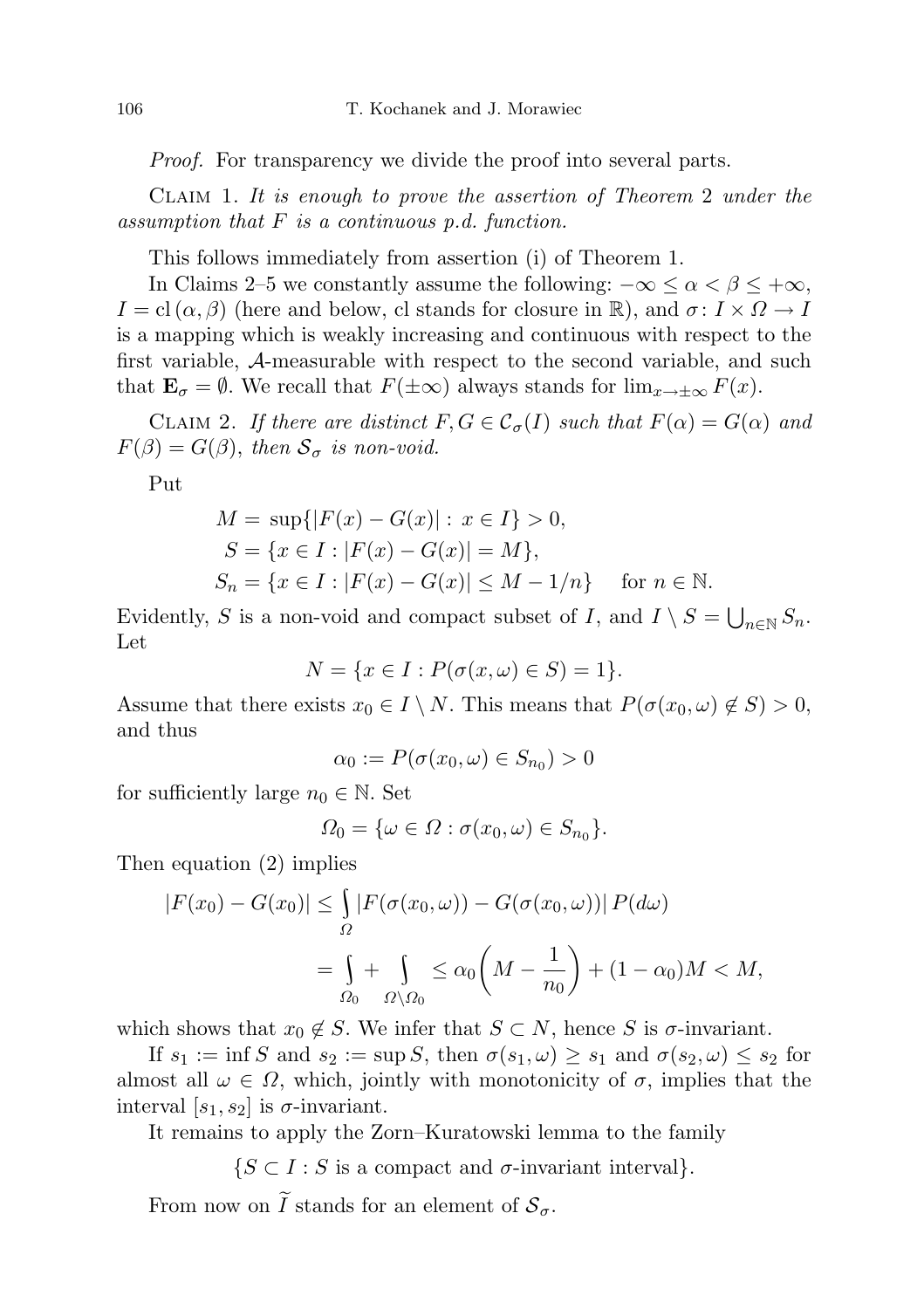CLAIM 3. *Define* 
$$
\phi
$$
:  $\widetilde{I} \to \widetilde{I}$  by  

$$
\phi(x) = \sup\{y \in \widetilde{I} : P(\sigma(x, \omega) \ge y) > 0\}.
$$

Then:

- (i)  $\phi$  is weakly increasing and left-continuous;
- (ii) for every  $x \in \left[\inf \widetilde{I}, \sup \widetilde{I}\right]$  we have  $x < \phi(x)$ .

The fact that  $\phi$  is weakly increasing is an easy consequence of the fact that  $\sigma$  weakly increases as a function of the first variable.

For the left-continuity suppose, on the contrary, that  $x_0 \in \tilde{I}$  and there exists a strictly increasing sequence  $(x_n)_{n\in\mathbb{N}}$  in  $\widetilde{I}$  such that

$$
\lim_{n \to \infty} x_n = x_0 \quad \text{and} \quad \gamma := \lim_{n \to \infty} \phi(x_n) < \phi(x_0).
$$

Choose any numbers  $\nu$ ,  $\xi$  such that  $\gamma < \nu < \xi < \phi(x_0)$ . By the definition of  $\phi$ , the set

$$
C := \{ \omega \in \Omega : \sigma(x_0, \omega) \ge \xi \}
$$

has a positive measure. Let

$$
C_n = \{ \omega \in C : \sigma(x_n, \omega) \ge \nu \} \text{ for } n \in \mathbb{N}.
$$

The continuity of  $\sigma$  as a function of the first variable yields

$$
\bigcup_{n\in\mathbb{N}}C_n=C.
$$

Since  $\phi(x_n) < \nu$ , we have  $P(C_n) = 0$  for  $n \in \mathbb{N}$ , hence  $P(C) = 0$ ; a contradiction.

Finally, suppose that  $\phi(x) \leq x$  for some  $x \in \left[ \inf \widetilde{I}, \sup \widetilde{I} \right]$ . Then by the definition of  $\phi$ , no  $y \in \tilde{I}$  with  $P(\sigma(x, \omega) \geq y) > 0$  exceeds x. Hence

$$
P(\sigma(x,\omega) > x) \le \sum_{n \in \mathbb{N}} P(\sigma(x,\omega) \ge x + 1/n) = 0,
$$

which means that  $\sigma(x,\omega) \leq x$  for almost all  $\omega \in \Omega$ . However, the monotonicity of  $\sigma$  with respect to the first variable would then imply that the interval [inf  $\tilde{I}, x$ ] is  $\sigma$ -invariant and [inf  $\tilde{I}, x$ ]  $\subsetneq \tilde{I}$ , which contradicts the fact that  $\overline{I}$  is minimal.

CLAIM 4. Define  $\psi: \widetilde{I} \to \widetilde{I}$  by

$$
\psi(x) = \frac{1}{2}(x + \phi(x)).
$$

Let  $\psi^n$  stand for the nth iterate of  $\psi$ . Then:

- (i)  $\psi^n(\inf \widetilde{I}) < \sup \widetilde{I}$  for  $n \geq 0$ ;
- (ii) the sequence  $(\psi^n_{\alpha}(\inf \tilde{I}))_{n\geq 0}$  is strictly increasing;
- (iii)  $\lim_{n\to\infty}\psi^n(\inf \widetilde{I})=\sup \widetilde{I}.$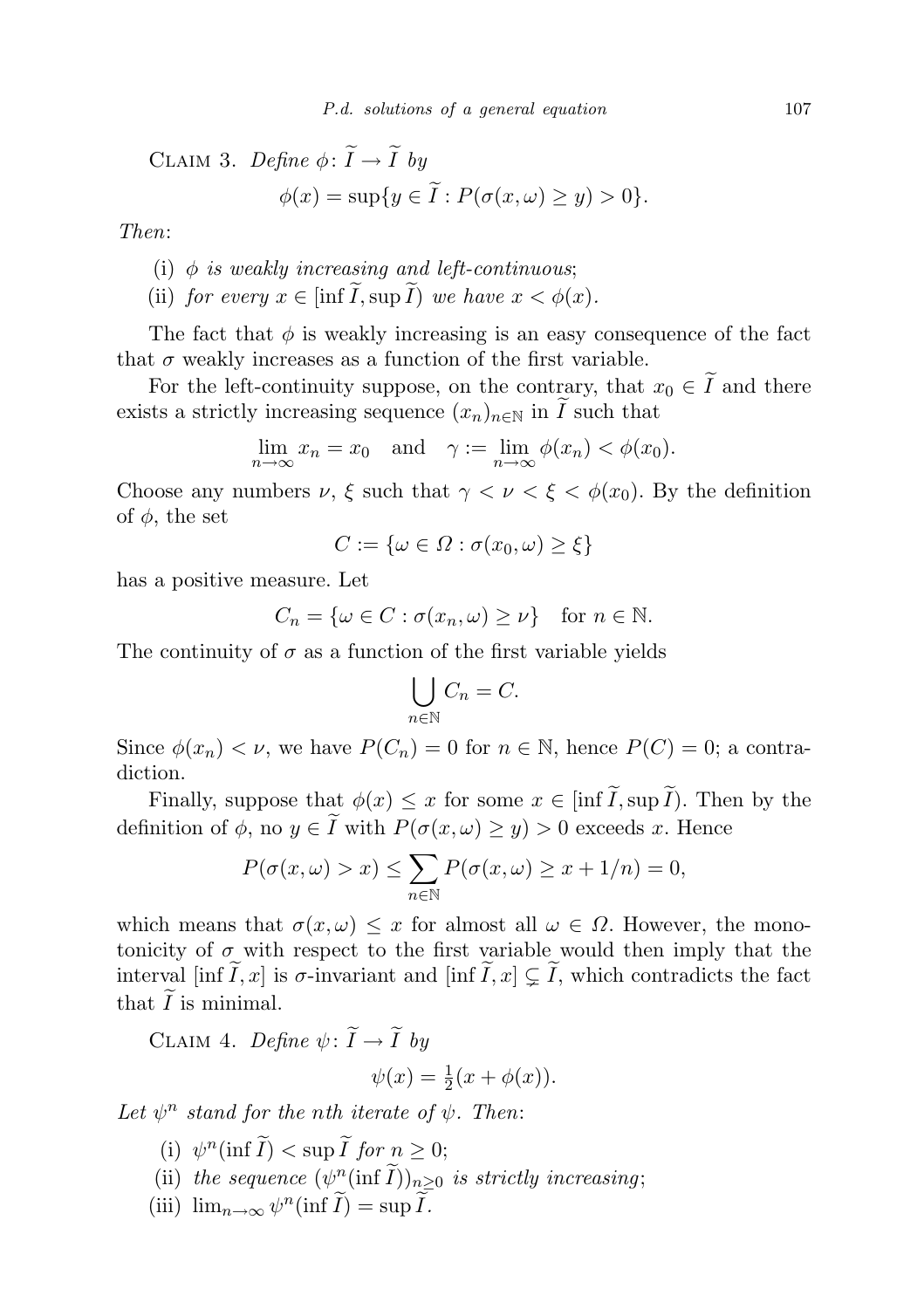Inequality (i) follows directly from the formula of  $\psi$  and the fact that the interval  $\tilde{I}$  is non-degenerate (which is a consequence of the assumption  $\mathbf{E}_{\sigma} = \emptyset$ ).

With the aid of assertion (i) and Claim 3(i) we easily obtain (ii).

For the proof of (iii) set  $\gamma = \lim_{n \to \infty} \psi^n(\inf \tilde{I})$  and suppose that  $\gamma <$  $\sup I$ . From the equality

$$
\psi^{n+1}(\inf \widetilde{I}) = \frac{1}{2}(\psi^n(\inf \widetilde{I}) + \phi(\psi^n(\inf \widetilde{I}))) \quad \text{ for } n \in \mathbb{N}
$$

we get  $\lim_{n\to\infty}\phi(\psi^n(\inf \tilde{I})) = \gamma$ . However, by (ii) and Claim 3(i), the last limit equals  $\phi(\gamma)$  and we obtain  $\phi(\gamma) = \gamma$ , which contradicts Claim 3(ii).

CLAIM 5. If  $F \in \mathcal{C}_{\sigma}(I)$ , then F is constant on  $\widetilde{I}$ .

For  $n \geq 0$  let  $J_n = [\psi^n(\inf \tilde{I}), \psi^{n+1}(\inf \tilde{I})]$ . In the light of Claim 4, it suffices to prove that  $F|_{J_n}$  is constant for every  $n \geq 0$ . Put  $\xi_n = \psi^n(\inf \tilde{I})$ . Assume inductively that  $F(\xi_n) = F(\inf \tilde{I})$  (which is trivial for  $n = 0$ ) and fix  $x \in J_n = [\xi_n, \psi(\xi_n)]$ . By Claims 3(ii) and 4(i), we infer that  $\psi(\xi_n) < \phi(\xi_n)$ , hence the set

$$
\Omega_0 := \{ \omega \in \Omega : \sigma(\xi_n, \omega) \ge x \}
$$

is of a positive probability  $\alpha_0$ . Since  $F \in \mathcal{C}_{\sigma}(I)$  and  $\sigma(\xi_n, \omega) \ge \inf \widetilde{I}$  for almost all  $\omega \in \Omega$ , we have

$$
F(\inf \widetilde{I}) = F(\xi_n) = \int_{\Omega} F(\sigma(\xi_n, \omega)) P(d\omega) = \int_{\Omega_0} + \int_{\Omega \setminus \Omega_0} \omega \ge \alpha_0 F(x) + (1 - \alpha_0) F(\inf \widetilde{I}).
$$

This implies that  $F(x) \leq F(\inf \tilde{I})$ , thus  $F(x) = F(\inf \tilde{I})$ .

Before we proceed with the proof, let us introduce some notation. If  $S \subset \mathbb{R}$  is a  $\tau$ -invariant interval such that every  $F \in C_{\tau}(\mathbb{R})$  is constant on S, let  $\kappa(S)$  denote a maximal  $\tau$ -invariant interval such that  $S \subset \kappa(S)$  and every  $F \in \mathcal{C}_{\tau}(\mathbb{R})$  is constant on  $\kappa(S)$ . Obviously, such an interval exists, and the continuity of functions from  $\mathcal{C}_{\tau}(\mathbb{R})$  and of  $\tau(\cdot,\omega)$  for  $\omega \in \Omega$  implies that it is a closed interval. By Claim 5 (applied for  $I = \mathbb{R}$  and  $\sigma = \tau$ ), the symbol  $\kappa(S)$  makes sense for every  $S \in \mathcal{S}_{\tau}$ . Define

 $\mathcal{M} = \{J \subset \mathbb{R} : J$  is a maximal  $\tau$ -invariant interval such that

every  $F \in \mathcal{C}_{\tau}(\mathbb{R})$  is constant on  $J$ .

The families  $S_{\tau}$ ,  $\kappa(S_{\tau})$ , M each consist of pairwise disjoint non-degenerate closed intervals.

CLAIM 6. We have:

(i)  $\kappa(\mathcal{S}_{\tau}) \subset \mathcal{M}$ ; (ii)  $\{J \in \mathcal{M} : J \text{ is compact}\}\subset \kappa(\mathcal{S}_{\tau}).$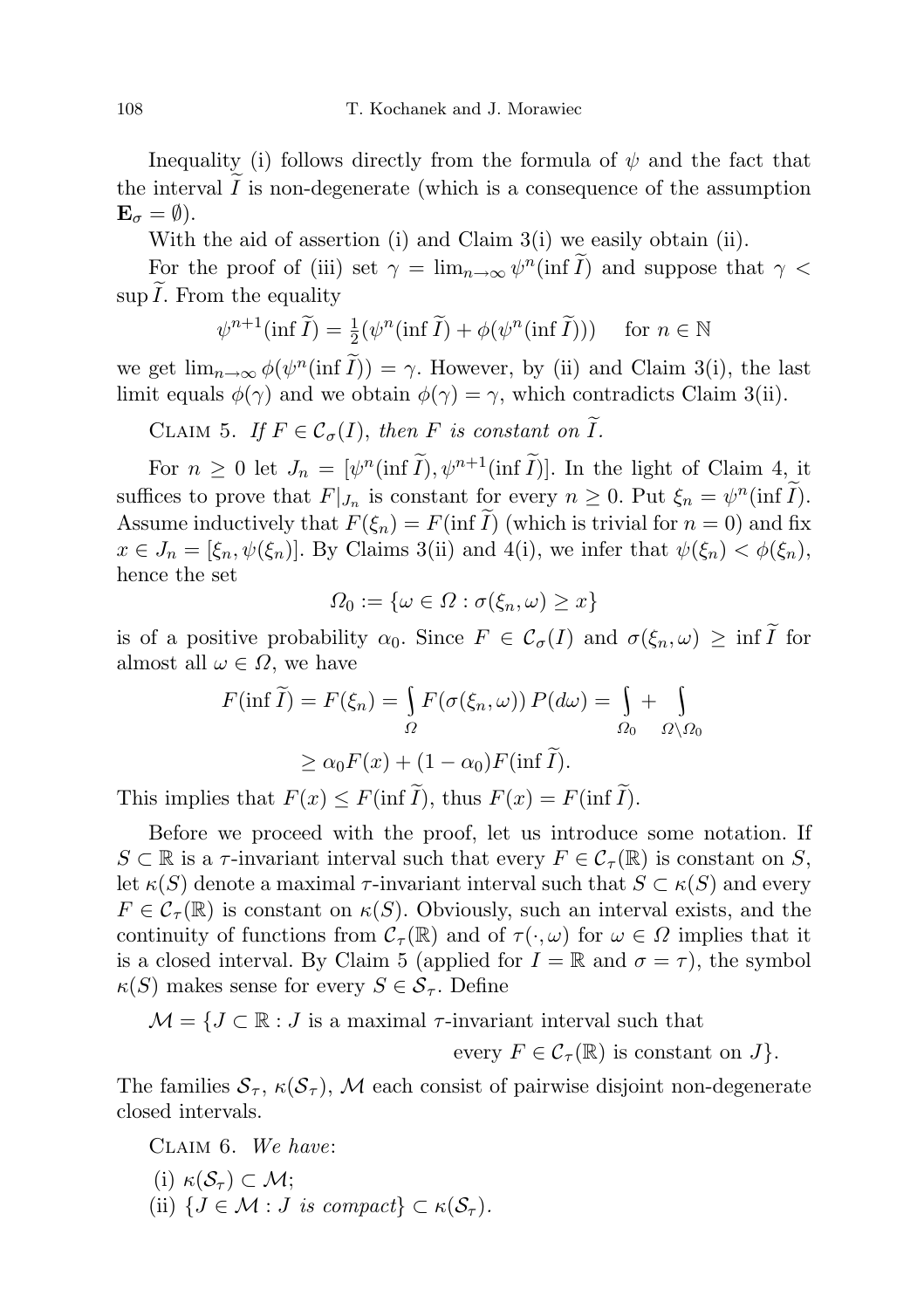The first assertion is clear. For the second, observe that if  $J \in \mathcal{M}$  is compact, then there is  $S \in \mathcal{S}_{\tau}$  with  $S \subset J$ . Plainly,  $\kappa(S) = J$ , so  $J \in \kappa(\mathcal{S}_{\tau})$ .

CLAIM 7. The set  $\bigcup \mathcal{M}$  is closed.

Suppose that there is  $x_0 \in (cl \cup \mathcal{M}) \setminus \bigcup \mathcal{M}$ . Then there exists either an increasing sequence of right end-points of intervals from  $\mathcal M$  which converges to  $x_0$ , or a decreasing sequence of left end-points of intervals from  $\mathcal M$  which converges to  $x_0$ . Without loss of generality, assume that the latter case holds true and let  $(I_n)_{n\in\mathbb{N}}$  be a sequence of intervals from M such that  $\inf I_{n+1} < \sup I_{n+1} < \inf I_n$  for  $n \in \mathbb{N}$  and

$$
\lim_{n \to \infty} \inf I_n = x_0 = \lim_{n \to \infty} \sup I_n.
$$

Since all the intervals  $I_n$  are  $\tau$ -invariant, we infer that

 $P(\tau(\inf I_n, \omega) \ge \inf I_n) = 1$  and  $P(\tau(\sup I_n, \omega) \le \sup I_n) = 1$ ,

hence  $\tau(x_0, \omega) = x_0$  for almost all  $\omega \in \Omega$ , contrary to the fact that  $\mathbf{E}_{\tau} = \emptyset$ .

CLAIM 8. For every g:  $\mathcal{M} \to [0,1]$  there exists at most one  $F \in \mathcal{C}$  such that  $F|_I = g(I)$  for all  $I \in \mathcal{M}$ .

Suppose  $F, G \in \mathcal{C}, F \neq G$  and  $F|_I = g(I) = G|_I$  for all  $I \in \mathcal{M}$ . By Claim 7, the set  $\mathbb{R} \setminus \bigcup \mathcal{M}$  is open. Choose any of its components,  $(\alpha, \beta)$ , on which  $F$  and  $G$  do not coincide.

Let  $I = \text{cl}(\alpha, \beta)$  and  $\widetilde{F} = F|_I, \widetilde{G} = G|_I$ . It is obvious that  $\widetilde{F}$  and  $\widetilde{G}$ are continuous, weakly increasing and  $\widetilde{F}(\alpha) = \widetilde{G}(\alpha)$ ,  $\widetilde{F}(\beta) = \widetilde{G}(\beta)$ . Define a mapping  $\sigma: I \times \Omega \to I$  as follows. For every  $x \in I$  and  $\omega \in \Omega$  put

$$
\sigma(x,\omega) = \begin{cases} \tau(x,\omega) & \text{if } \tau(x,\omega) \in I, \\ \alpha & \text{if } \tau(x,\omega) < \alpha, \\ \beta & \text{if } \tau(x,\omega) > \beta. \end{cases}
$$

It is easily seen that  $\sigma$  is weakly increasing and continuous with respect to the first variable, and A-measurable with respect to the second. Moreover,  $\mathbf{E}_{\sigma} = \emptyset$ . Now, we are going to verify that  $\widetilde{F}$  and  $\widetilde{G}$  satisfy (2).

Fix  $x \in I$ . Assume that  $\beta < +\infty$ ; then  $\beta \in \bigcup M$ , so it is a lower bound of one of the intervals from  $\mathcal{M}$ , say  $I_{t_0} = \text{cl} [\beta, \sup I_{t_0})$ . This implies that

$$
P(\tau(\beta,\omega)\leq \sup I_{t_0})=1,
$$

and therefore

(5) 
$$
P(\tau(x,\omega) \leq \sup I_{t_0}) = 1.
$$

Directly from the definition of  $\sigma$  we infer that

$$
\int_{\{\tau(x,\omega)>\beta\}} \widetilde{F}(\sigma(x,\omega)) P(d\omega) = P(\tau(x,\omega) > \beta) \cdot F(\beta).
$$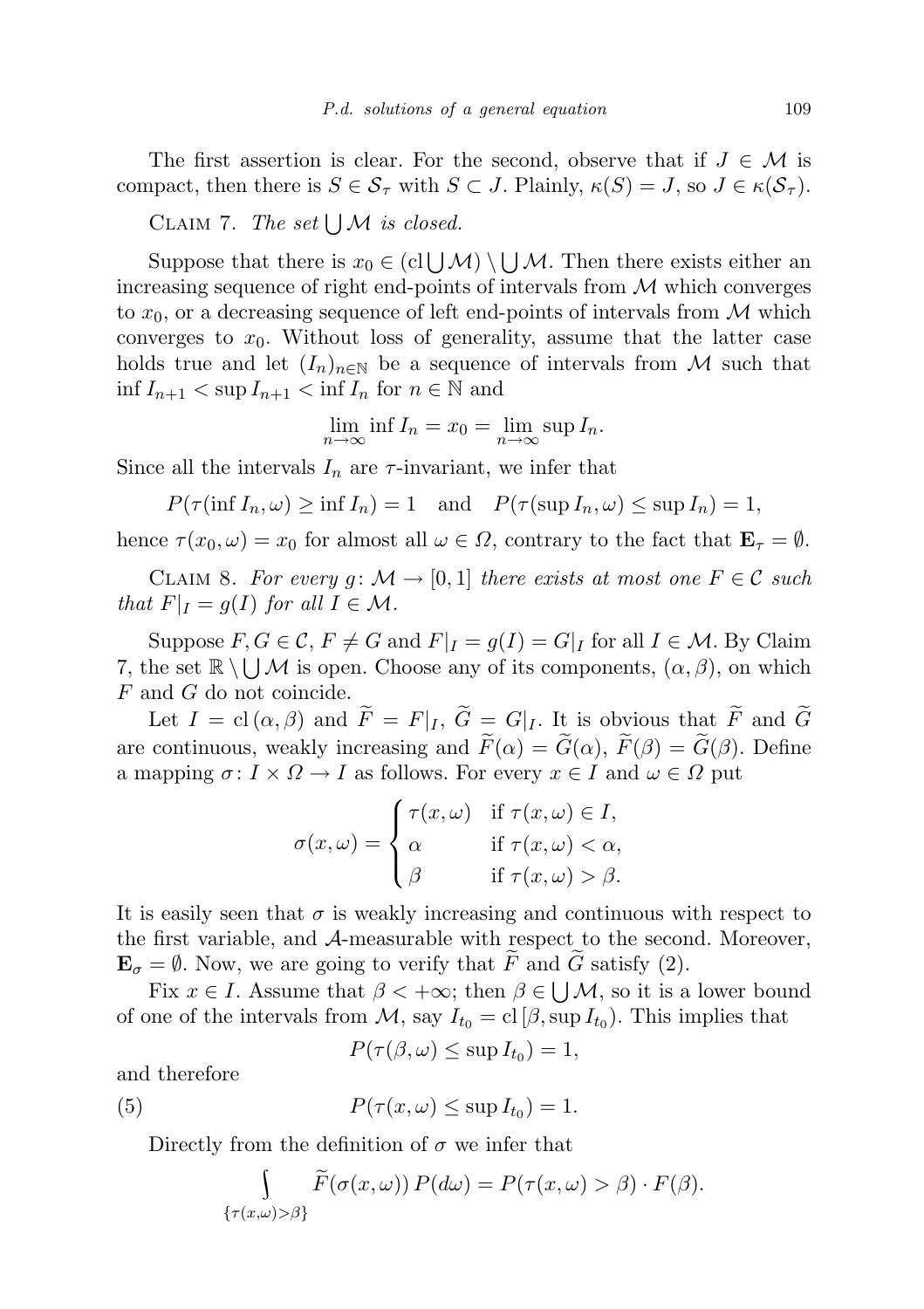Condition (5) implies that  $\tau(x,\omega) \in I_{t_0}$  for almost all  $\omega \in {\tau(x,\omega) > \beta}.$ Since F is constant on the interval  $I_{t_0}$ , we have

$$
\int_{\{\tau(x,\omega)>\beta\}} F(\tau(x,\omega)) P(d\omega) = P(\tau(x,\omega) > \beta) \cdot F(\beta).
$$

Hence

(6) 
$$
\int_{\{\tau(x,\omega)>\beta\}} \widetilde{F}(\sigma(x,\omega)) P(d\omega) = \int_{\{\tau(x,\omega)>\beta\}} F(\tau(x,\omega)) P(d\omega).
$$

In the case where  $\beta = +\infty$  the above equality is trivial. Analogously we show that

(7) 
$$
\int_{\{\tau(x,\omega)<\alpha\}} \widetilde{F}(\sigma(x,\omega)) P(d\omega) = \int_{\{\tau(x,\omega)<\alpha\}} F(\tau(x,\omega)) P(d\omega).
$$

Plainly,

(8) 
$$
\int_{\{\tau(x,\omega)\in I\}} \widetilde{F}(\sigma(x,\omega)) P(d\omega) = \int_{\{\tau(x,\omega)\in I\}} F(\tau(x,\omega)) P(d\omega).
$$

Summing up equations  $(6)$ – $(8)$  we obtain

$$
\int_{\Omega} \widetilde{F}(\sigma(x,\omega)) P(d\omega) = \int_{\Omega} F(\tau(x,\omega)) P(d\omega),
$$

which shows that  $\widetilde{F}$  (and  $\widetilde{G}$  as well) satisfies (2). Consequently,  $\widetilde{F}, \widetilde{G} \in \mathcal{C}_{\sigma}(I)$ .

By Claim 2, there exists  $\widetilde{I} \subset I$  such that  $\widetilde{I} \in \mathcal{S}_{\sigma}$ . We have just proved that for every  $F \in \mathcal{C}$  its restriction  $\widetilde{F} = F|_I$  belongs to  $\mathcal{C}_{\sigma}(I)$ , thus Claim 5 shows that  $\widetilde{F}$ , and so F itself, is constant on  $\widetilde{I}$ . Consequently, the symbol  $\kappa(I)$  makes sense.

Fix  $x \in \tilde{I}$ . Since  $\tilde{I}$  is  $\sigma$ -invariant, we have

$$
P(\sigma(x,\omega) \le \beta) \ge P(\sigma(\sup \widetilde{I}, \omega) \le \beta) \ge P(\sigma(\sup \widetilde{I}, \omega) \le \sup \widetilde{I}) = 1,
$$
  

$$
P(\sigma(x,\omega) \ge \alpha) \ge P(\sigma(\inf \widetilde{I}, \omega) \ge \alpha) \ge P(\sigma(\inf \widetilde{I}, \omega) \ge \inf \widetilde{I}) = 1.
$$

Hence for all  $x \in \tilde{I}$  and almost all  $\omega \in \Omega$  we have  $\sigma(x, \omega) = \tau(x, \omega)$ , which implies that  $\widetilde{I}$  is  $\tau$ -invariant, so  $\kappa(\widetilde{I}) \in \mathcal{M}$ , a contradiction.

CLAIM 9. For every  $f: \mathcal{S}_{\tau} \to [0,1]$  there exists at most one  $F \in \mathcal{C}$  such that  $F|_I = f(I)$  for all  $I \in S_{\tau}$ .

Suppose that there is  $F \in \mathcal{C}$  satisfying  $F|_I = f(I)$  for all  $I \in \mathcal{S}_{\tau}$ . Define  $g \colon \mathcal{M} \to [0,1]$  by

$$
g(J) = \begin{cases} f(I) & \text{if } J = \kappa(I) \text{ for some } I \in \mathcal{S}_{\tau}, \\ 0 & \text{if } J = (-\infty, a] \text{ for some } a \in \mathbb{R}, \\ 1 & \text{if } J = [b, +\infty) \text{ for some } b \in \mathbb{R}. \end{cases}
$$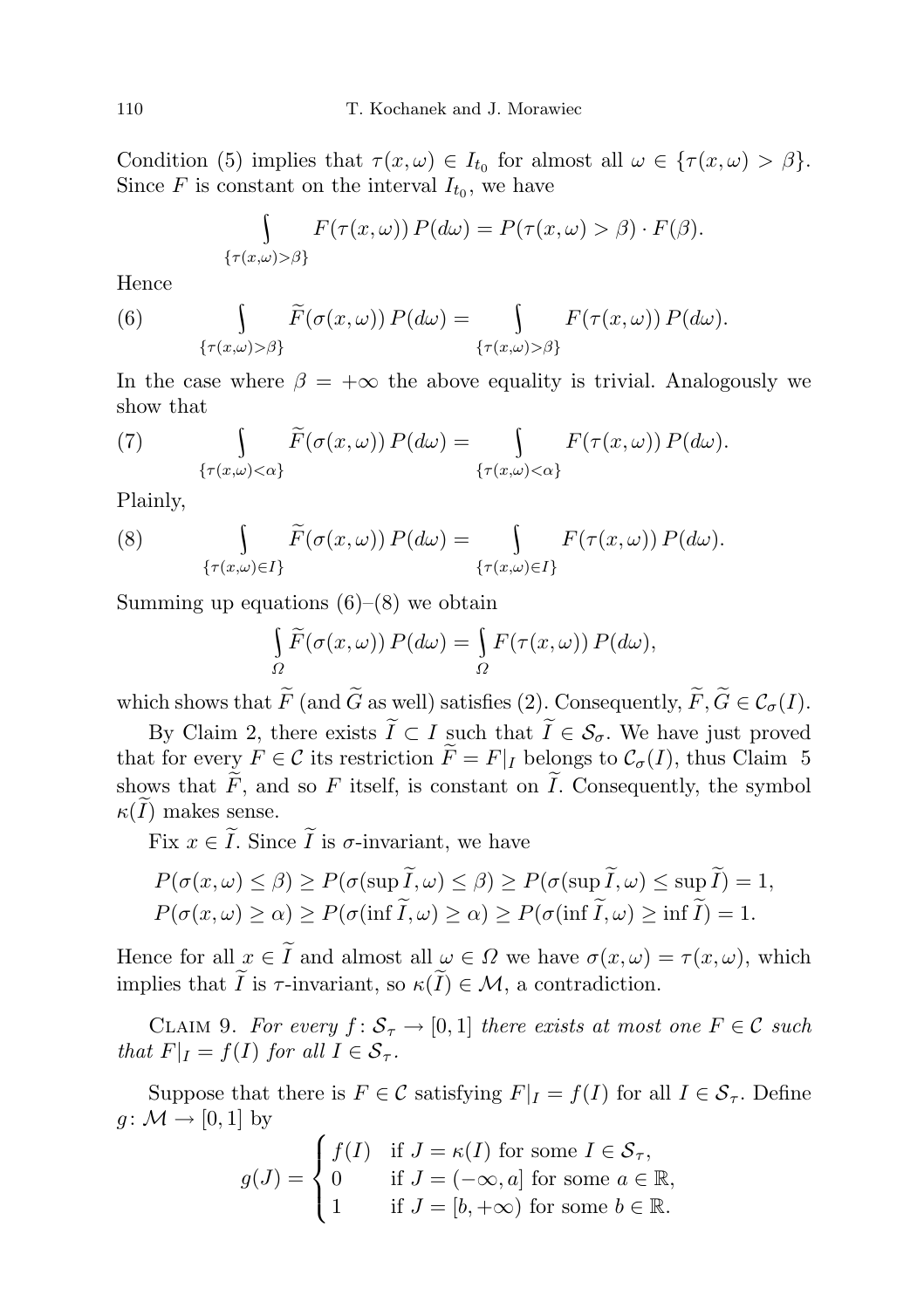In view of Claim 6 and the fact that at least one solution of (1) exists, the definition is correct. Of course,  $F|_J = g(J)$  for all  $J \in \mathcal{M}$  and Claim 8 implies that  $F$  is uniquely determined.

This completes the proof of Theorem 2.  $\blacksquare$ 

4. Concluding remarks. The following is an immediate consequence of Theorem 2.

COROLLARY 1. If  $\mathbf{E}_{\tau} = \emptyset$  and there exists a strictly increasing function  $F \in \mathcal{I}$ , then  $\mathcal{I} = \{F\}.$ 

Observe that a proof similar to that of Claim 7 shows that  $\bigcup \mathcal{S}_{\tau}$  is closed. Consider any component J of the open set  $\mathbb{R} \setminus \bigcup \mathcal{S}_{\tau}$ . Let  $\widetilde{F}_J$  stand for a function from  $\mathcal C$  such that

(9) 
$$
\lim_{x \to \inf J} \widetilde{F}_J(x) = 0 \text{ and } \lim_{x \to \sup J} \widetilde{F}_J(x) = 1,
$$

provided it exists. By Theorem 2, such a function is then unique. The following corollary is the next step in reducing the investigation of the class  $\mathcal I$ to some special situations. In fact, now we may focus on solutions  $F_J$  such that  $\tilde{F}_J(x) = 0$  for  $x \in (-\infty, \inf J]$  and  $\tilde{F}_J(x) = 1$  for  $x \in [\sup J, +\infty)$ .

COROLLARY 2. Assume  $\mathbf{E}_{\tau} = \emptyset$ . A function  $F: \mathbb{R} \to [0, 1]$  belongs to  $\mathcal{I}$ if and only if it is weakly increasing, continuous,  $F(-\infty) = 0$ ,  $F(+\infty) = 1$ ,  $F|_I$  is constant for all  $I \in S_{\tau}$ , and on every component  $J$  of  $\mathbb{R} \setminus \bigcup S_{\tau}$  it is either constant or expressed by (3), where  $\widetilde{F}_I \in \mathcal{C}$  satisfies (9) and is uniquely determined.

In the case where the component  $J$  is bounded one can try to apply known results in order to get the existence of  $F_J$ . One of such tools could be Corollary 1 from [22], where  $[0, 1]$  plays the role of cl J; see also [2].

REMARK 1. Assume  $\mathbf{E}_{\tau} = \emptyset$ . Then  $\mathcal{I} \neq \emptyset$  if and only if there exists at least one function  $\widetilde{F}_J \in \mathcal{C}$  satisfying (9) for some component  $J$  of  $\mathbb{R} \setminus \bigcup \mathcal{S}_{\tau}$ .

*Proof.* Sufficiency is clear. Now suppose that  $F \in \mathcal{I}$ , but no  $\widetilde{F}_J$  exists. Then, since  $F$  is continuous, we have

$$
(0,1) = F(\mathbb{R}) \setminus \{0,1\} \subset F\Big(\bigcup \mathcal{S}_{\tau}\Big).
$$

However, the last set is countable, a contradiction.

REMARK 2. Assume  $\mathbf{E}_{\tau} = \emptyset$ . If S is a  $\tau$ -invariant half-line disjoint from  $\bigcup \mathcal{S}_{\tau}$ , then every  $F \in \mathcal{C}$  is constant on S.

*Proof.* If  $S = [b, +\infty)$  for some  $b \in \mathbb{R}$ , one can verify that all arguments in Claims 3–5 work with I replaced by S. If  $S = (-\infty, a]$  for some  $a \in \mathbb{R}$ , the proof runs analogously. One has to change sup to inf in the formula defining  $\phi$ .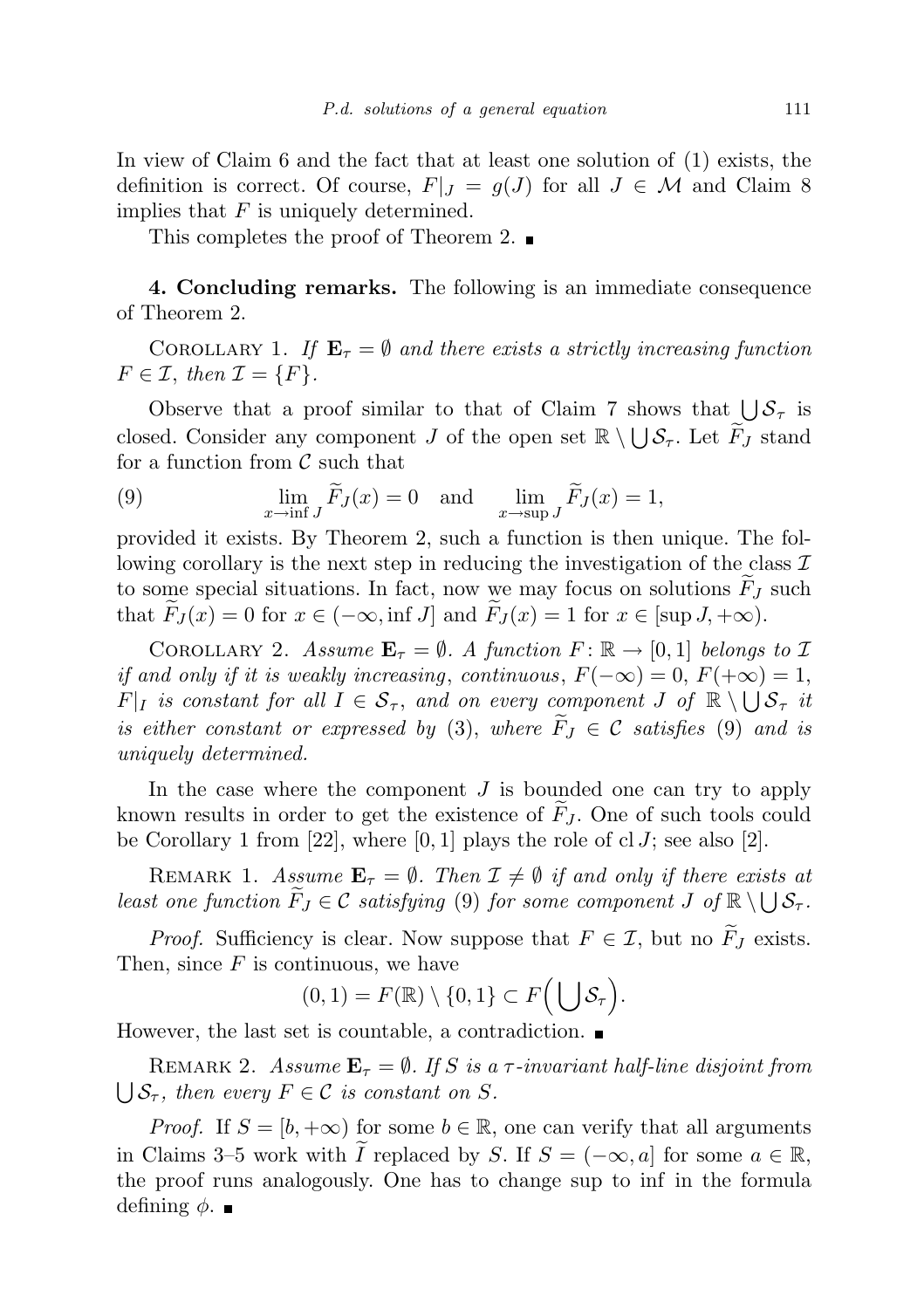5. Example. We now demonstrate how Corollary 2, jointly with already known results, works in the specific case where

$$
\tau_1(x) := \begin{cases}\n x & \text{if } x \in (-\infty, 0), \\
3x & \text{if } x \in [0, \frac{1}{3}), \\
\frac{3}{5}x + \frac{4}{5} & \text{if } x \in [\frac{1}{3}, 2), \\
2x - 2 & \text{if } x \in [2, \infty),\n\end{cases}\n\qquad\n\tau_2(x) := \begin{cases}\n \frac{3}{5}x - \frac{2}{5} & \text{if } x \in (-\infty, \frac{2}{3}), \\
3x - 2 & \text{if } x \in [\frac{2}{3}, 1), \\
\frac{2}{3}x + \frac{1}{3} & \text{if } x \in [1, \frac{5}{2}), \\
2x - 3 & \text{if } x \in [\frac{5}{2}, \infty),\n\end{cases}
$$

and the indices  $1, 2$  are chosen with probability  $1/2$ .



Fig. 1

In this case  $\mathbf{E}_{\tau} = \{-1\}$  (see Figure 1) and, by Theorem 1(ii),  $\mathcal{I} \neq \emptyset$  and we have to consider equation (1) separately on  $(-\infty, -1)$  and on  $(-1, +\infty)$ . Fix  $F \in \mathcal{I}$ . The value  $F(-1)$  may be an arbitrary number  $a \in [0,1]$ , and −1 is the only possible point of discontinuity, by Theorem 1(ii). The next remark shows that  $F|_{(-\infty,-1)} = 0$ .

REMARK 3. Assume  $\mathbf{E}_{\tau} = \emptyset$ . If either  $\tau(x,\omega) \leq x$  for all  $x \in \mathbb{R}$  and almost all  $\omega \in \Omega$ , or  $\tau(x,\omega) \geq x$  for all  $x \in \mathbb{R}$  and almost all  $\omega \in \Omega$ , then  $\mathcal{I} = \emptyset$ .

Proof. This follows from Remark 2. Indeed, in the first case every halfline  $(-\infty, a]$  with  $a \in \mathbb{R}$  is  $\tau$ -invariant, whereas in the second case every half-line  $[b, +\infty)$  with  $b \in \mathbb{R}$  is  $\tau$ -invariant. Plainly,  $\mathcal{S}_{\tau} = \emptyset$ .

Observe that  $\mathcal{S}_{\tau} = \{ [1, 2] \}$ , so Corollary 2 implies that  $F|_{[1,2]}$  is constant, say c with  $a \leq c \leq 1$ . Since both  $(-1, 0]$  and  $[3, +\infty)$  are  $\tau$ -invariant, Remark 3 yields  $F|_{[3,+\infty)} = 1$  and  $F|_{(-1,0]} = b$  with  $a \leq b \leq c$ . Finally, according to [25] we infer that F is the classical Cantor function on [0, 1] and an affine function on [2, 3].

Consequently, any solution  $F \in \mathcal{I}$  depends on three parameters  $0 \le a \le \mathcal{I}$  $b \leq c \leq 1$  and its graph looks like the one in Figure 2.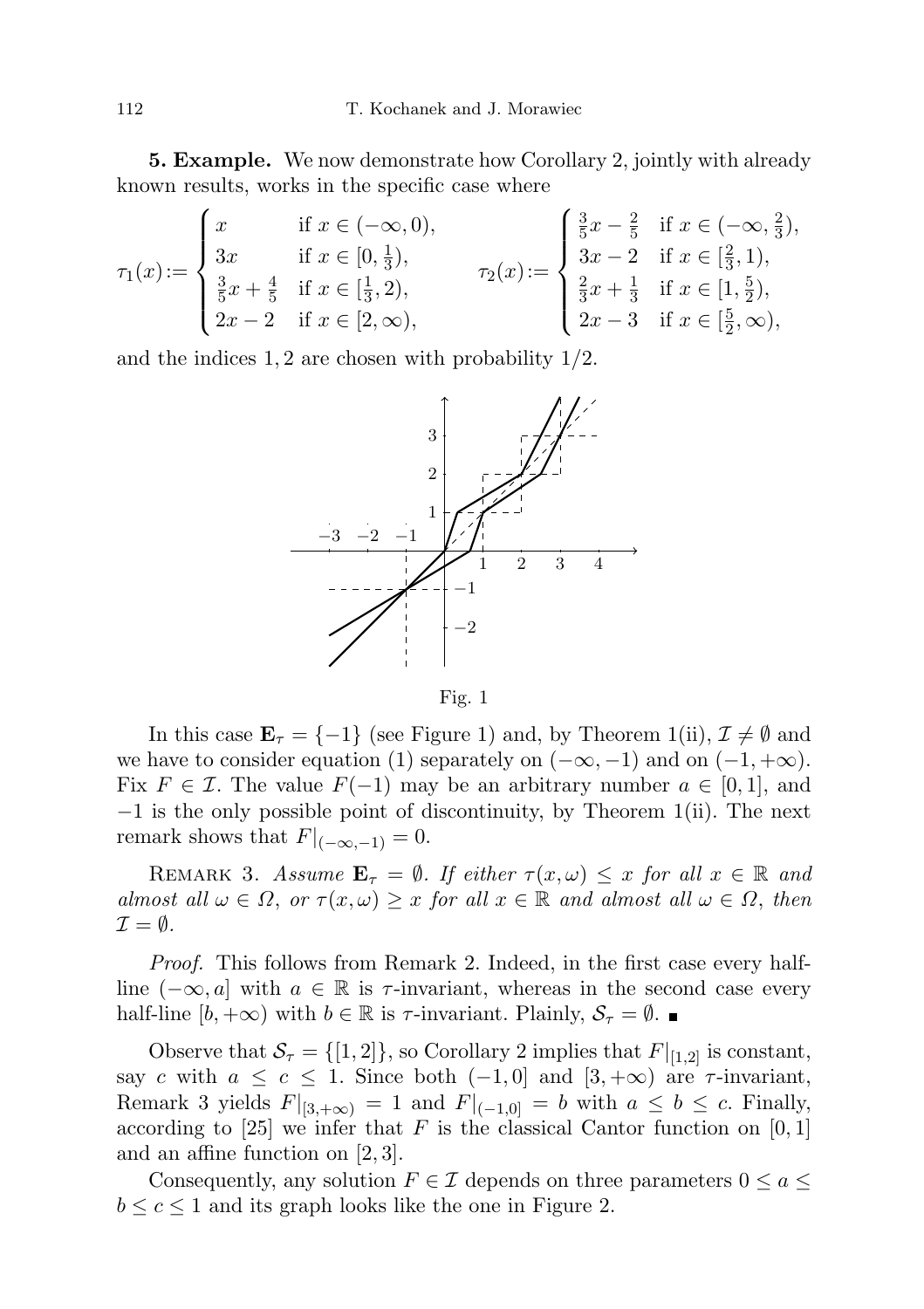

Fig. 2

Acknowledgements. This research was supported by the Silesian University Mathematics Department (Functional Equations on Abstract Structures program—the first author, and Functional Equations program—the second author).

## References

- [1] K. Baron and W. Jarczyk, Recent results on functional equations in a single variable, perspectives and open problems, Aequationes Math. 61 (2001), 1–48.
- $[2] \quad -,-$ , Random-valued functions and iterative functional equations, ibid. 67 (2004), 140–153.
- [3] G. Choquet et J. Deny, Sur l'équation de convolution  $\mu = \mu * \sigma$ , C. R. Acad. Sci. Paris 250 (1960), 799–801.
- [4] C. K. Chui and X. Shi, Continuous two-scale equations and dyadic wavelets, Adv. Comput. Math. 2 (1994), 185–213.
- [5] W. Dahmen and C. A. Micchelli, Continuous refinement equations and subdivision, ibid. 1 (1993), 1–37.
- [6] X. R. Dai, D. J. Feng and Y. Wang, Classification of refinable splines, Constr. Approx. 24 (2006), 187–200.
- [7] I. Daubechies, Ten Lectures on Wavelets, CBMS-NSF Reg. Conf. Ser. Appl. Math. 61, SIAM, Philadelphia, 1992.
- [8] A. Deliu and M. C. Spruill, Existence results for refinement equations, Aequationes Math. 59 (2000), 20–37.
- [9] J. Deny, Sur l'équation de convolution, in: Séminaire de Théorie du Potentiel: 4e Année 1959/60, Secrétariat Math., Paris, 1961.
- [10] G. Derfel, N. Dyn and D. Levin, Generalized refinement equations and subdivision processes, J. Approx. Theory 80 (1995), 272–297.
- [11] L. E. Dubins and D. A. Freedman, Invariant properties for certain Markov processes, Ann. Math. Statist. 37 (1966), 837–848.
- [12] K. J. Falconer, Fractal Geometry. Mathematical Foundations and Applications, Wiley, Chichester, 1990.
- $[13]$  A. K. Grincevičjus, On the continuity of the distribution of a sum of dependent variables connected with independent walks on lines, Teor. Veroyatnost. i Primenen. 19 (1974), 163–168 (in Russian); English transl.: Theory Probab. Appl. 19 (1974), 163–168.
- [14] J. E. Hutchinson, Fractals and self-similarity, Indiana Univ. Math. J. 30 (1981), 713–747.